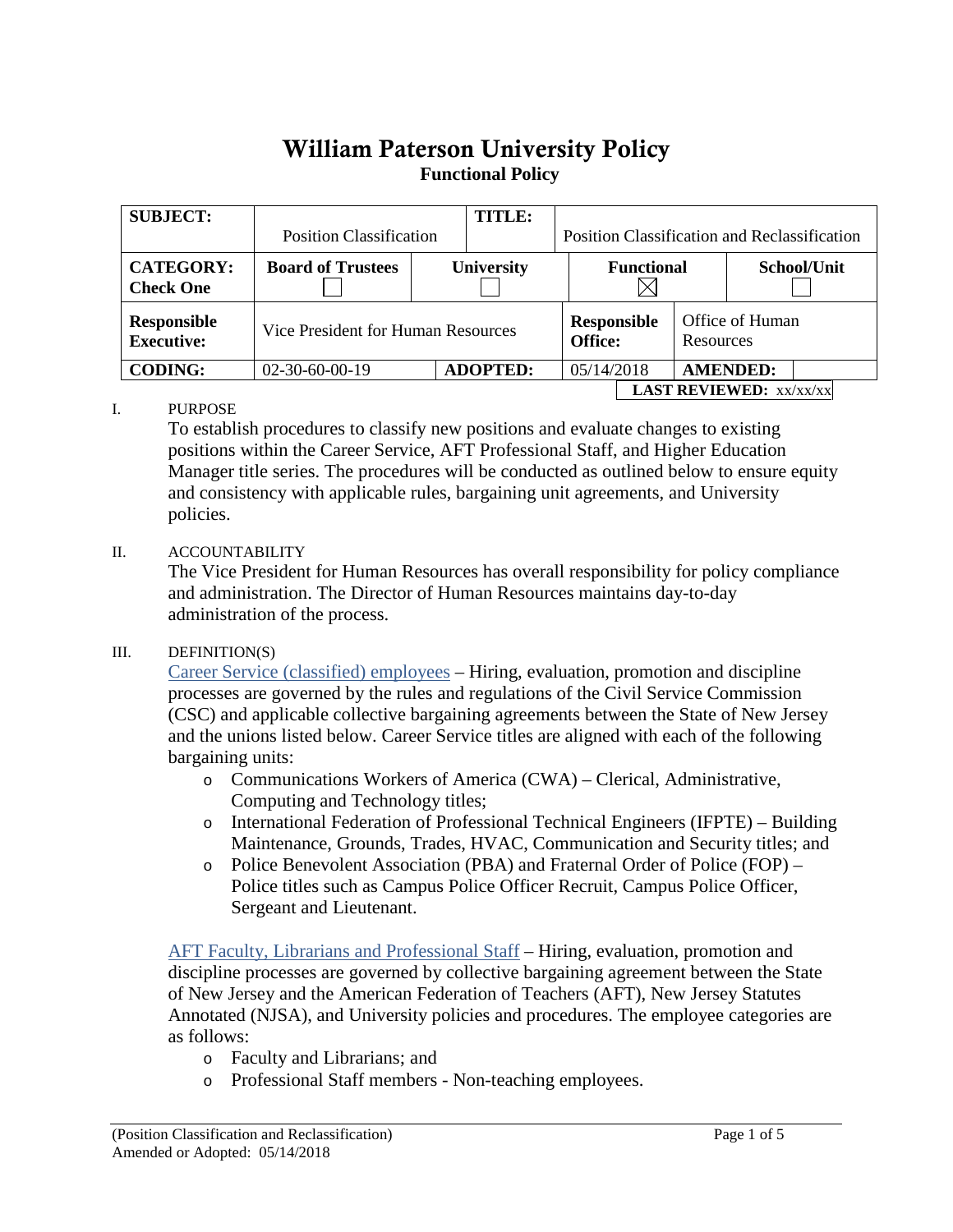Higher Education Manager (HEM) – Managerial staff who are not affiliated with any bargaining unit are considered HEMs. Employment is at will and University policies and procedures govern the hiring, promotion, evaluation and separation processes for non-aligned managerial staff.

AFT and HEM employees are commonly referred to as Unclassified employees.

# Classification

- o Classification is the process of evaluating the principal responsibilities of a position to determine the most appropriate job title at the University.
- o This process begins with a Job Description, which focuses on the job itself and not on the incumbent.
- o A Job Description includes the general nature and complexity of the work performed, key responsibilities, experience, and knowledge and skills required for competent performance of the job.

# Reclassification

A position may be reclassified when the duties and responsibilities change to the extent that they are no longer similar to the duties and responsibilities set forth in the specification. A request for reclassification of a position is initiated in accordance with the procedures outlined below.

## IV. PROCEDURE(S)

Classifications (For new or vacant positions)

The Office of Human Resources will determine the appropriate classification, title, and salary range of all new and vacant positions through a review of the functions, duties, and responsibilities of the position in accordance with the following process:

- 1. Hiring manager prepares Job Description, an updated organizational chart for the department, and supporting justification for the position, including funding source.
- 2. Hiring manager submits the above as a Word document to Human Resources via email to [HUMANRESOURCES@wpunj.edu](mailto:HUMANRESOURCES@wpunj.edu) with the subject line: **"Classification/Reclassification Request".**
- 3. Human Resources will acknowledge receipt and request clarification or more information, if needed.
- 4. Human Resources will evaluate the Job Description and supporting documentation to determine the proper classification, title and salary range for the position. This analysis will be completed within fifteen (15) working days.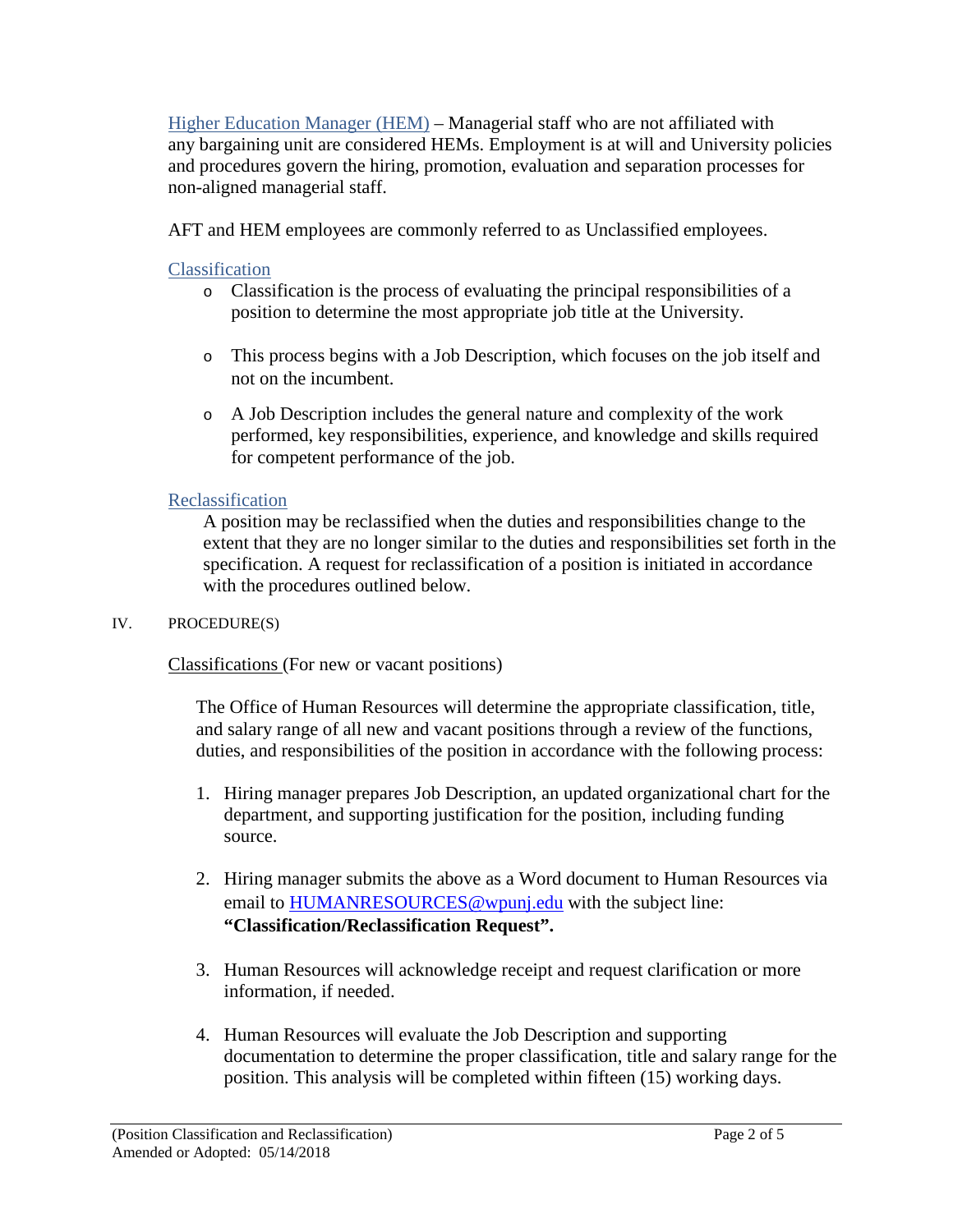- 5. Following review, Human Resources will provide a determination to the hiring manager, including instructions regarding next steps, if applicable.
- 6. Should there be disagreement with Human Resources' determination, the hiring manager may appeal in writing to the Vice President for Human Resources whose decision shall be final.

Reclassifications Initiated by Manager (For current positions where there is an incumbent)

A position may be reclassified when the duties and responsibilities of the position have significantly changed to the extent that they are no longer similar to the duties and responsibilities set forth in the existing job description. Factors related to the position incumbent such as length of service, qualifications, education, performance, merit, etc., are not relevant factors for the reclassification of the position.

The procedure outlined below should be followed when requesting a reclassification of a position:

- 1. Hiring manager prepares a Job Description, a Position Classification Questionnaire – DPF 44S (Career Service Employees only), an updated organizational chart for the department, and supporting justification for the position, including funding source.
- 2. Hiring manager submits the above to Human Resources for review via email to [HUMANRESOURCES@wpunj.edu](mailto:HUMANRESOURCES@wpunj.edu) with the subject line: **"Classification/Reclassification Request".**
- 3. Human Resources will acknowledge receipt and request clarification or more information, if needed.
- 4. Human Resources will evaluate the submission and supporting documentation to determine whether a position reclassification is warranted. This analysis will be completed within forty-five (45) working days.
- 5. Following review, Human Resources will provide a determination to the hiring manager, including instructions regarding next steps, if applicable.
- 6. Should there be disagreement with Human Resources' determination, the hiring manager may appeal in writing to the Vice President of Human Resources.

Reclassifications Initiated by Employee: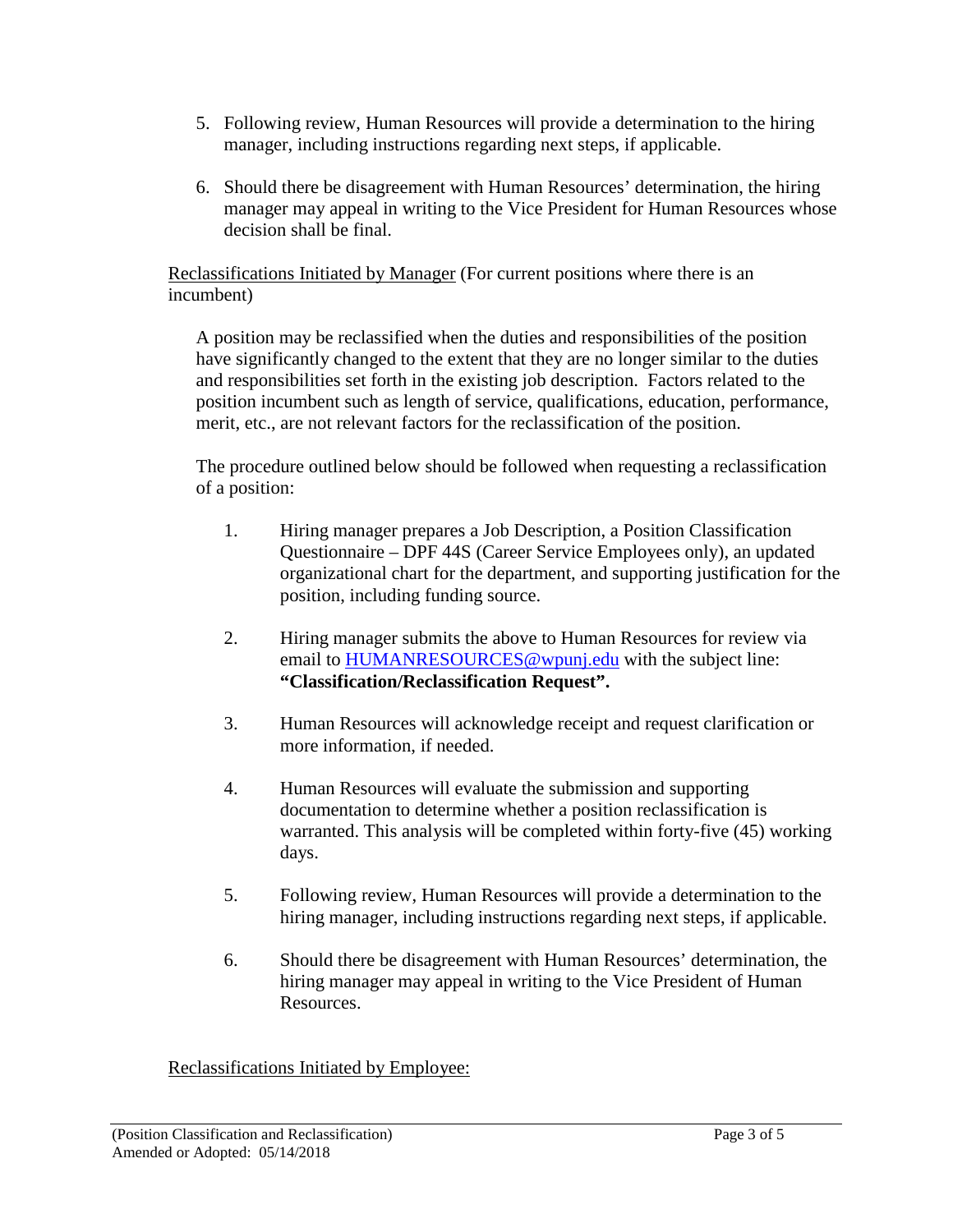Career Service employees may independently initiate a position reclassification request by completing and submitting a Position Classification Questionnaire – DPF 44S to the Office of Human Resources. The Office of Human Resources will review completed submissions and forward to the Civil Service Commission for review and determination in accordance with NJAC 4A: 3-3.5.

AFT Professional Staff employees may independently initiate a position reclassification in accordance with the procedures established by the Reclassification Review Agreement between the University and AFT Local 1796.

Higher Education Managers (HEM) may independently initiate a position reclassification request if they believe one is warranted and the manager declines to initiate or is untimely in initiating the process. This analysis will be completed within sixty (60) working days and the employee and supervisor informed of the outcome.

The submission must include:

- 1. Cover memo justifying the request, which shall state the significant differences between the previous and current responsibilities.
- 2. Employee's job description at time of hire or appointment to current position.
- 3. A copy of the department's current organizational chart detailing reporting relationships to and from the position requesting reclassification.
- 4. Copies of any supporting documentation identifying key projects and major accomplishments that are believed to be outside the scope of current responsibilities.
- 5. HEM submits the above to Human Resources for review via email to [HUMANRESOURCES@wpunj.edu](mailto:HUMANRESOURCES@wpunj.edu) with the subject line: **"Classification/Reclassification Request".**
- 6. Following review, Human Resources will provide a determination to the employee and hiring manager, including instructions regarding next steps, if applicable.

Should there be disagreement with Human Resources' determination, the HEM may make a request for reconsideration to the Vice President for Human Resources whose decision shall be final.

## V. REFERENCE(S)

[Position Classification Questionnaire –DPF44S](http://www.state.nj.us/csc/about/publications/forms/pdf/dpf-44S_FormFielded.pdf) [AFT Professional Staff Reclassification Review Agreement](https://www.wpunj.edu/human-resources/faculty-and-professional-staff-handbook/reclassification-review-agreement.html) [New Jersey Administrative Code \(N.J.A.C. 4A: 3-3.5\)](http://state.nj.us/csc/about/about/regulations/index.html)